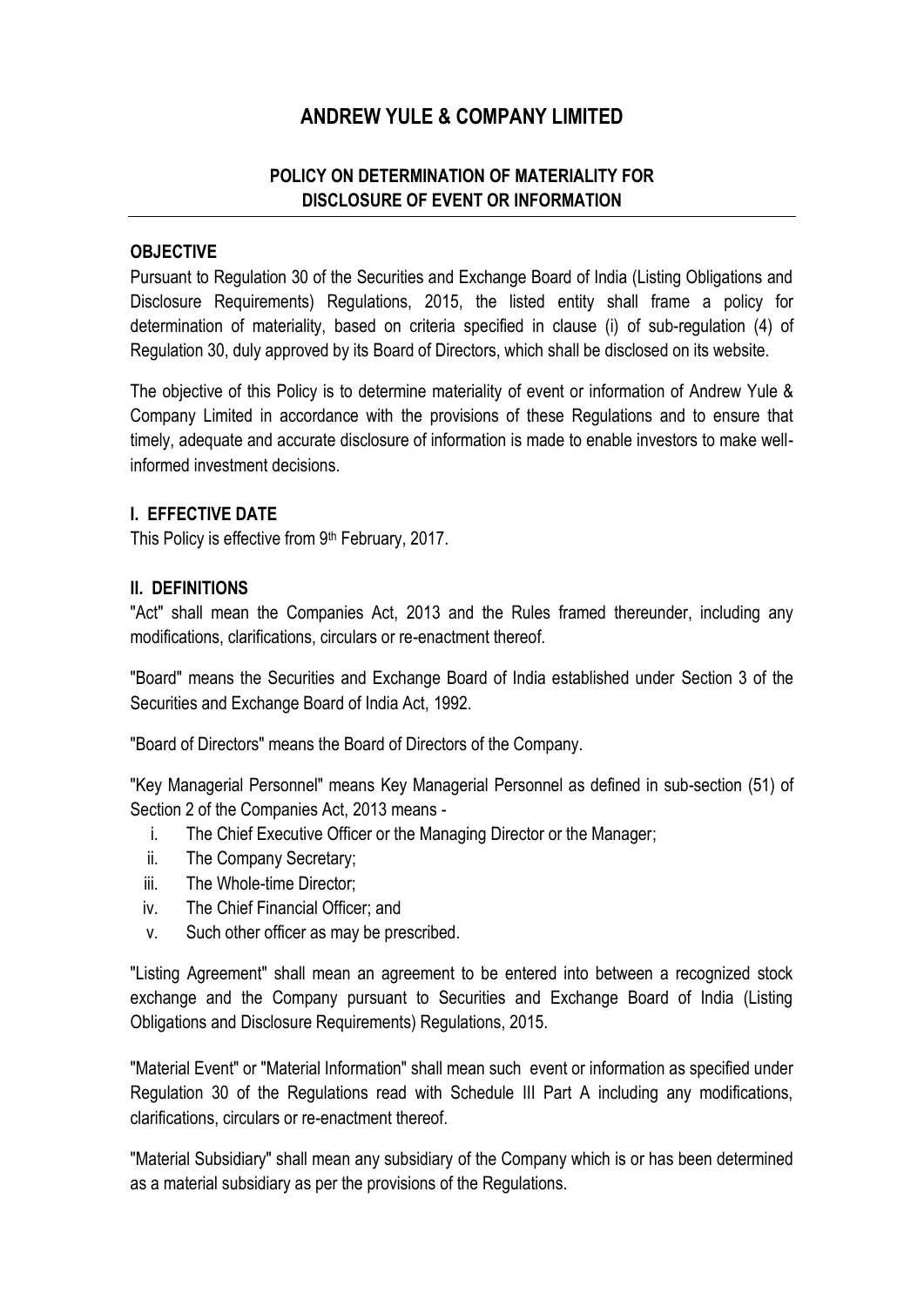"Listing Regulations" mean Securities and Exchange Board of India (Listing Obligations and Disclosure Requirements) Regulations, 2015 including any modifications, clarifications, circulars or re-enactment thereof.

"Schedule" means Schedule III of Securities and Exchange Board of India SEBI (Listing Obligations and Disclosure Requirements) Regulations, 2015.

"The Company" means Andrew Yule & Company Limited.

### **Ill. EVENTS DEEMED TO BE MATERIAL**

Events specified in Para-A of Part - A of Schedule III of the Listing Regulations as annexed as **Category A** are deemed to be material events pursuant to sub-regulation (2) of Regulation 30 of the Listing Regulations and the Company shall make disclosure of such events or information to the Stock Exchanges(s).

## **IV. CRITERIA FOR DETERMINING MATERIALITY OF EVENT / INFORMATION**

The Company shall make disclosure of events specified in Para-B of Part - A of Schedule III of the Listing Regulations as annexed as **Category B** based on application of guidelines for determining materiality of event/ information as per the following criteria:

- a) the omission of an event or information, which is likely to result in discontinuity or alteration of event or information already available publicly; or
- b) the omission of an event or information is likely to result in significant market reaction if the said omission came to light at a later date;
- c) In case where the criteria specified in sub-clauses (a) and (b) are not applicable, an event/information may be treated as being material if in the opinion of the board of directors of listed entity, the event/information is considered material.

## **V. CRITERIA FOR DETERMINING MATERIALITY OF EVENT/INFORMATION WITH RESPECT TO TRANSACTIONS**

The following criteria shall be adopted in the case of the Company, its Subsidiaries and Associate Companies with respect to transactions for reporting to the Stock Exchange(s):

- Transaction exceeding 5% of the turnover or 10% of the net-worth of the Company for the preceding financial year.
- Transaction valued at Rs. 250 crores each and above for Subsidiary Companies/JVs/ Associate Companies.

## **VI. AUTHORITY FOR DETERMINING MATERIALITY AND FOR MAKING DISCLOSURE OF EVENT/INFORMATION**

The Chairman & Managing Director, concerned Functional Directors and the Company Secretary shall have the authority to determine materiality of any event as specified in the Policy.

The Company Secretary and Compliance Officer is authorized to make disclosure of events / information to the Stock Exchange(s) based on necessary authorization / approval as stated above.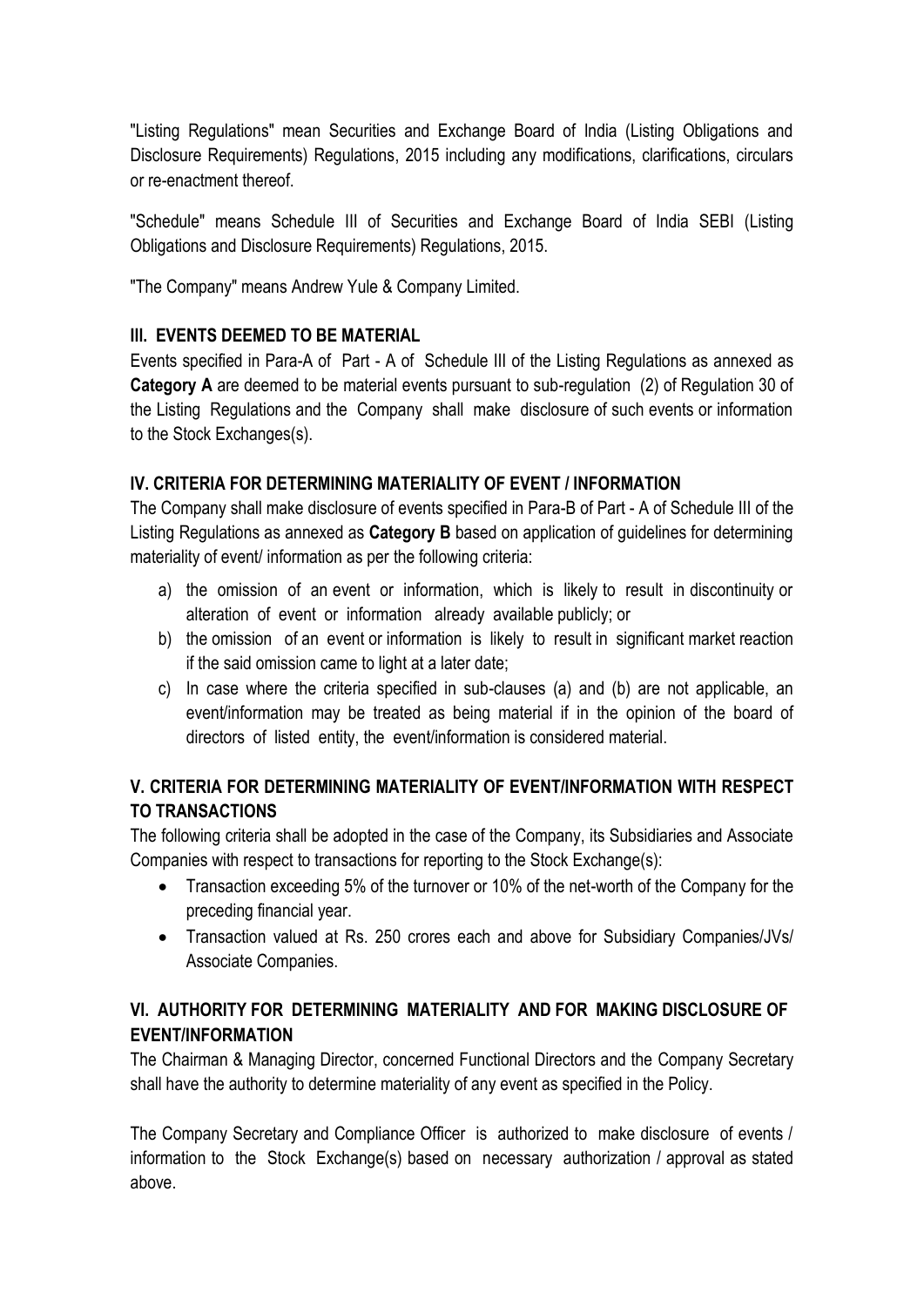#### **VII. AMENDMENTS**

The Policy may be amended by the Chairman & Managing Director, Andrew Yule & Company Limited based upon statutory modification in SEBI Regulations or any other applicable laws / regulations and the Board of Directors may be kept informed of such amendments from time to time.

## **VIII. DISCLOSURE OF THE POLICY**

This Policy shall be uploaded on the website of the Company: www.andrewyule.com.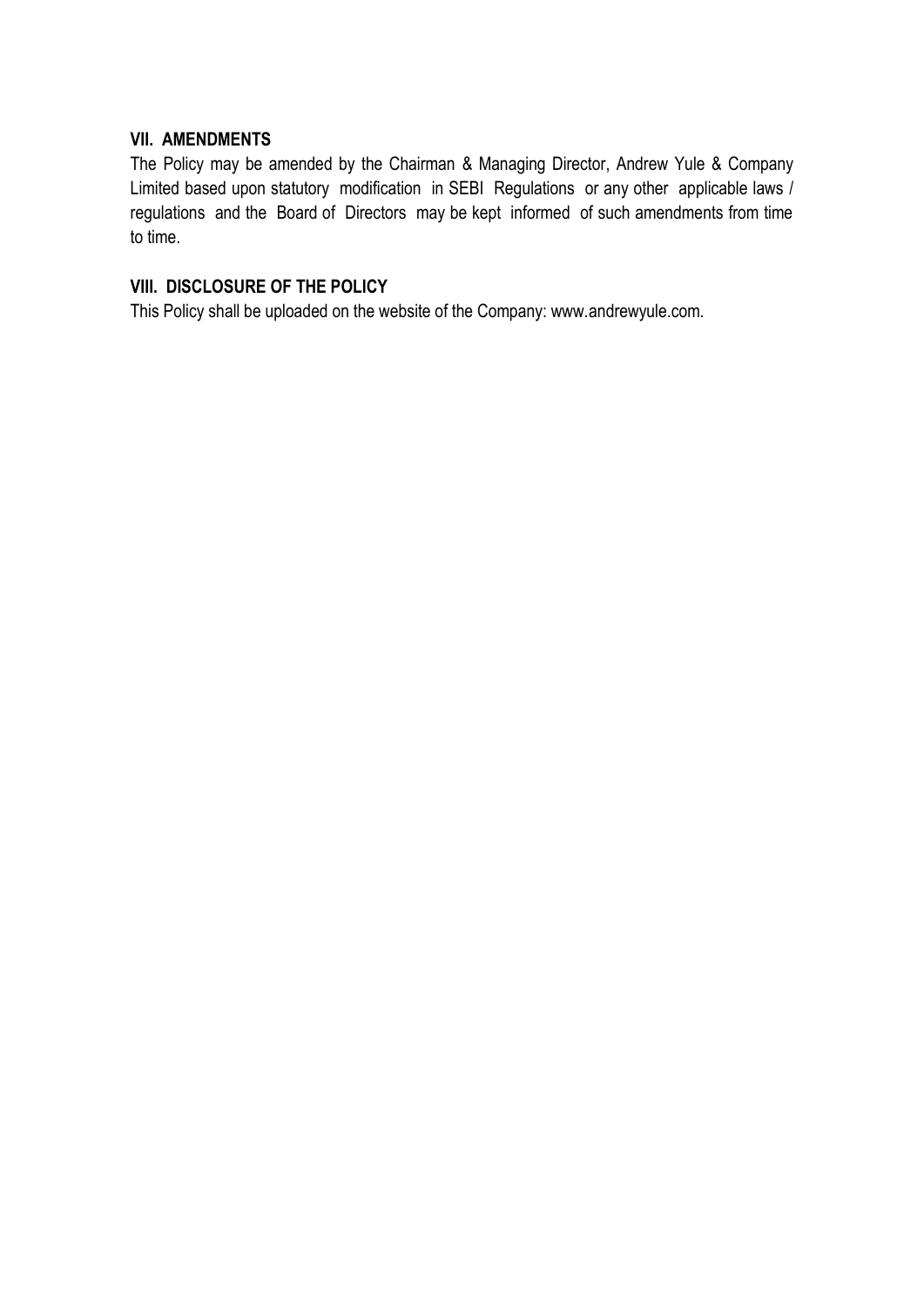## **Categories for Events/ Information**

## **Category - A**

**I. In terms of Regulation 30(2) (Para-A of Part A of Schedule-III) of the Listing Regulations, the following events/information shall be disclosed not later than 24 hours of the occurrence of the event without any application of the guidelines for materiality as specified herein, in accordance with sub-regulation (4)(i) of the Regulation 30:** 

| SI.<br>No. |     | Particular of material events / Information                                                                                                                                                                                                                     | <b>Disclosure time frame</b>                                 |
|------------|-----|-----------------------------------------------------------------------------------------------------------------------------------------------------------------------------------------------------------------------------------------------------------------|--------------------------------------------------------------|
| 1.         |     | (a) Acquisition(s) including agreement to<br>acquire                                                                                                                                                                                                            | Within 24 hours from occurrence<br>of events or information. |
|            |     | (b) Scheme of Arrangement i.e                                                                                                                                                                                                                                   | However, if disclosure is made                               |
|            |     | amalgamation<br>$\bullet$                                                                                                                                                                                                                                       | after 24 hours then disclosure                               |
|            |     | Merger<br>$\bullet$                                                                                                                                                                                                                                             | provides explanation of such                                 |
|            |     | Demerger                                                                                                                                                                                                                                                        | delay.                                                       |
|            |     | restructuring                                                                                                                                                                                                                                                   |                                                              |
|            |     | (c) sale or disposal of any                                                                                                                                                                                                                                     |                                                              |
|            |     | unit(s),<br>$\bullet$                                                                                                                                                                                                                                           |                                                              |
|            |     | $division(s)$ or<br>$\bullet$                                                                                                                                                                                                                                   |                                                              |
|            |     | subsidiary of the listed entity or                                                                                                                                                                                                                              |                                                              |
|            |     | any other restructuring.                                                                                                                                                                                                                                        |                                                              |
|            |     | Explanation.- For the purpose of this sub-para, the<br>word 'acquisition' shall mean -                                                                                                                                                                          |                                                              |
|            | i.  | acquiring control, whether directly<br>or<br>indirectly; or                                                                                                                                                                                                     |                                                              |
|            | ii. | acquiring or agreeing to acquire shares<br>or voting rights in a company, whether<br>directly or indirectly, such that -                                                                                                                                        |                                                              |
|            | a)  | the listed entity holds shares or voting<br>rights aggregating to five per cent or more<br>of the shares or voting rights in the said<br>company, or;                                                                                                           |                                                              |
|            |     | b) there has been a change in holding from<br>the last disclosure made under sub-clause<br>(a) of clause (ii) of the Explanation to this<br>sub-para and such change exceeds two<br>per cent of the total shareholding or voting<br>rights in the said company. |                                                              |
| 2.         | (a) | Issuance or forfeiture of securities,                                                                                                                                                                                                                           | Within 24 hours from occurrence                              |
|            | (b) | split or consolidation of shares,                                                                                                                                                                                                                               | of events or information.                                    |
|            |     |                                                                                                                                                                                                                                                                 |                                                              |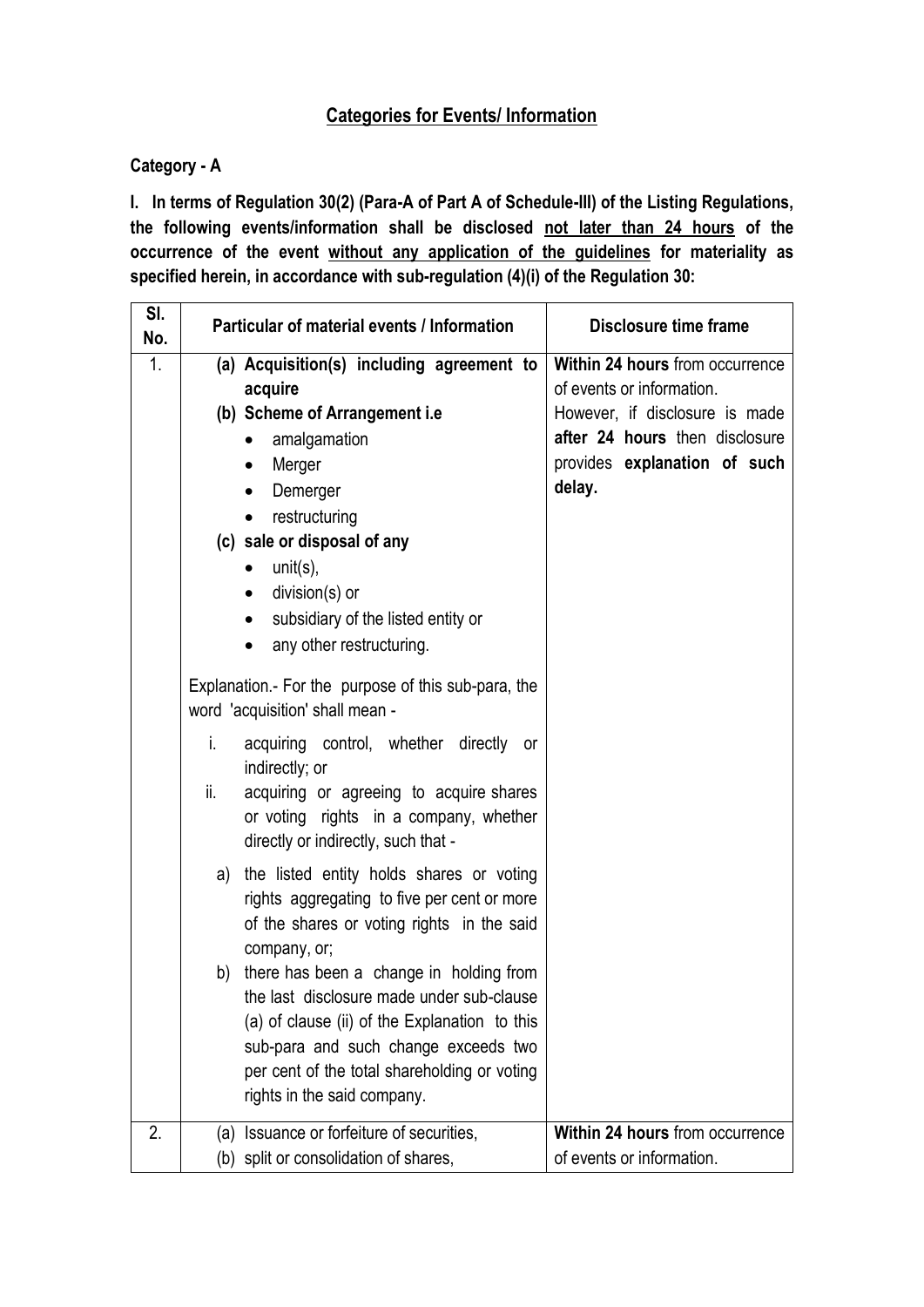| 3.             | (c) buyback of securities,<br>restriction<br>transferability<br>(d) any<br>of<br>on<br>securities or<br>(e) alteration in terms or structure of existing<br>securities including forfeiture, reissue of<br>forfeited securities, alteration of calls,<br>redemption of securities etc.<br>Revision in Rating(s).<br>The listed entity shall notify the stock exchange(s),<br>the details of any<br>new rating or,<br>revision in rating assigned from a<br>$\bullet$<br>credit rating agency to any debt<br>instrument of the listed entity or<br>to any fixed deposit programme or<br>$\bullet$<br>to any scheme or proposal of the<br>listed entity involving mobilization of<br>funds whether in India or abroad.<br>In case of o downward revision in ratings, the listed<br>entity shall also intimate the reasons provided by<br>the rating agency for such downward revision. | However, if disclosure is made<br>after 24 hours then disclosure<br>provides explanation of such<br>delay.<br>Within 24 hours from occurrence<br>of events or information.<br>However, if disclosure is made<br>after 24 hours then disclosure<br>provides explanation of such<br>delay. |
|----------------|--------------------------------------------------------------------------------------------------------------------------------------------------------------------------------------------------------------------------------------------------------------------------------------------------------------------------------------------------------------------------------------------------------------------------------------------------------------------------------------------------------------------------------------------------------------------------------------------------------------------------------------------------------------------------------------------------------------------------------------------------------------------------------------------------------------------------------------------------------------------------------------|------------------------------------------------------------------------------------------------------------------------------------------------------------------------------------------------------------------------------------------------------------------------------------------|
| 4.             | shareholder<br>(a) Agreements<br>[viz.<br>agreement(s),<br>(b) joint venture agreement(s),<br>(c) family settlement agreement(s) to the<br>extent that it impacts management and<br>control of the listed entity, agreement(s) /<br>treaty (ies) / contract(s) with media<br>companies) which are binding and not in<br>normal course of business, revision(s) or<br>amendment(s) and termination(s) thereof.                                                                                                                                                                                                                                                                                                                                                                                                                                                                        | Within 24 hours from occurrence<br>of events or information.<br>However, if disclosure is made<br>after 24 hours then disclosure<br>provides explanation of such<br>delay.                                                                                                               |
| 5 <sub>1</sub> | Fraud/defaults by<br>promoter or<br>key managerial personnel or<br>by listed entity or<br>$\bullet$<br>arrest of key managerial personnel or<br>promoter.                                                                                                                                                                                                                                                                                                                                                                                                                                                                                                                                                                                                                                                                                                                            | Within 24 hours from occurrence<br>of events or information.<br>However, if disclosure is made<br>after 24 hours then disclosure<br>provides explanation of such<br>delay.                                                                                                               |
| 6.             | Change in<br>directors,<br>key managerial personnel (Managing<br>٠<br>Director, Chief Executive Officer, Chief                                                                                                                                                                                                                                                                                                                                                                                                                                                                                                                                                                                                                                                                                                                                                                       | Within 24 hours from occurrence<br>of events or information.<br>However, if disclosure is made<br>after 24 hours then disclosure                                                                                                                                                         |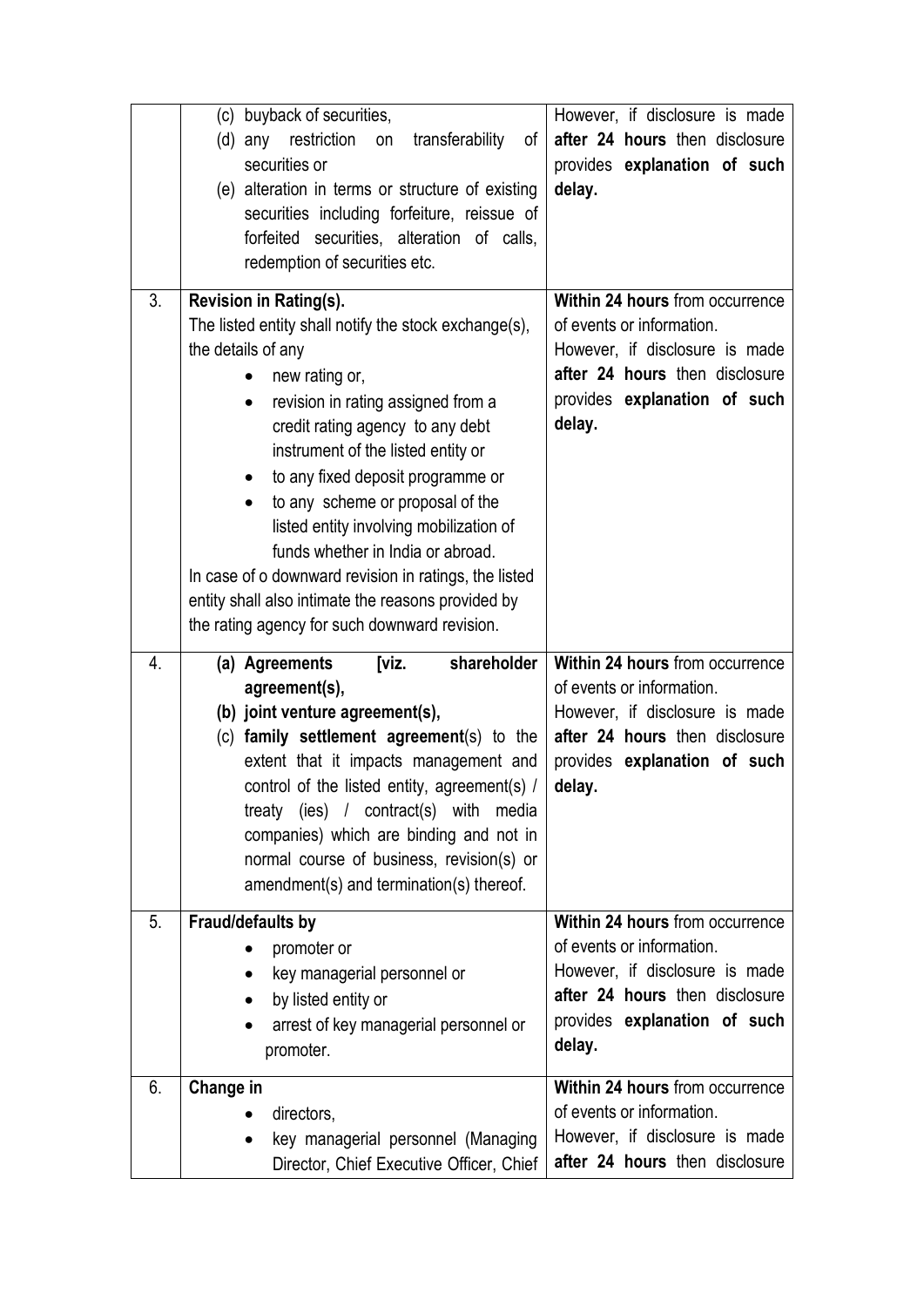|                | Financial Officer, Company Secretary<br>$etc.$ ),<br>Auditor and<br>Compliance Officer.                                                                                                          | provides explanation of such<br>delay.                                                                                                                                     |
|----------------|--------------------------------------------------------------------------------------------------------------------------------------------------------------------------------------------------|----------------------------------------------------------------------------------------------------------------------------------------------------------------------------|
| 7 <sub>1</sub> | Appointment or discontinuation of share transfer<br>agent.                                                                                                                                       | Within 24 hours from occurrence<br>of events or information.<br>However, if disclosure is made<br>after 24 hours then disclosure<br>provides explanation of such<br>delay. |
| 8.             | Corporate debt restructuring.                                                                                                                                                                    | Within 24 hours from occurrence<br>of events or information.<br>However, if disclosure is made<br>after 24 hours then disclosure<br>provides explanation of such<br>delay. |
| 9.             | One time settlement with a bank.                                                                                                                                                                 | Within 24 hours from occurrence<br>of events or information.<br>However, if disclosure is made<br>after 24 hours then disclosure<br>provides explanation of such<br>delay. |
| 10.            | Reference to BIFR and winding-up petition filed by<br>any party/creditors.                                                                                                                       | Within 24 hours from occurrence<br>of events or information.<br>However, if disclosure is made<br>after 24 hours then disclosure<br>provides explanation of such<br>delay. |
| 11.            | Issuance of Notices, call letters, resolutions and<br>circulars sent to shareholders, debenture holders<br>or creditors or any class of them or advertised in<br>the media by the listed entity. | Within 24 hours from occurrence<br>of events or information.<br>However, if disclosure is made<br>after 24 hours then disclosure<br>provides explanation of such<br>delay. |
| 12.            | Proceedings of Annual and extraordinary general<br>meetings of the listed entity.                                                                                                                | Within 24 hours from occurrence<br>of events or information.<br>However, if disclosure is made<br>after 24 hours then disclosure<br>provides explanation of such<br>delay. |
| 13.            | Amendments to memorandum and articles<br>0t<br>association of listed entity, in brief.                                                                                                           | Within 24 hours from occurrence<br>of events or information.<br>However, if disclosure is made                                                                             |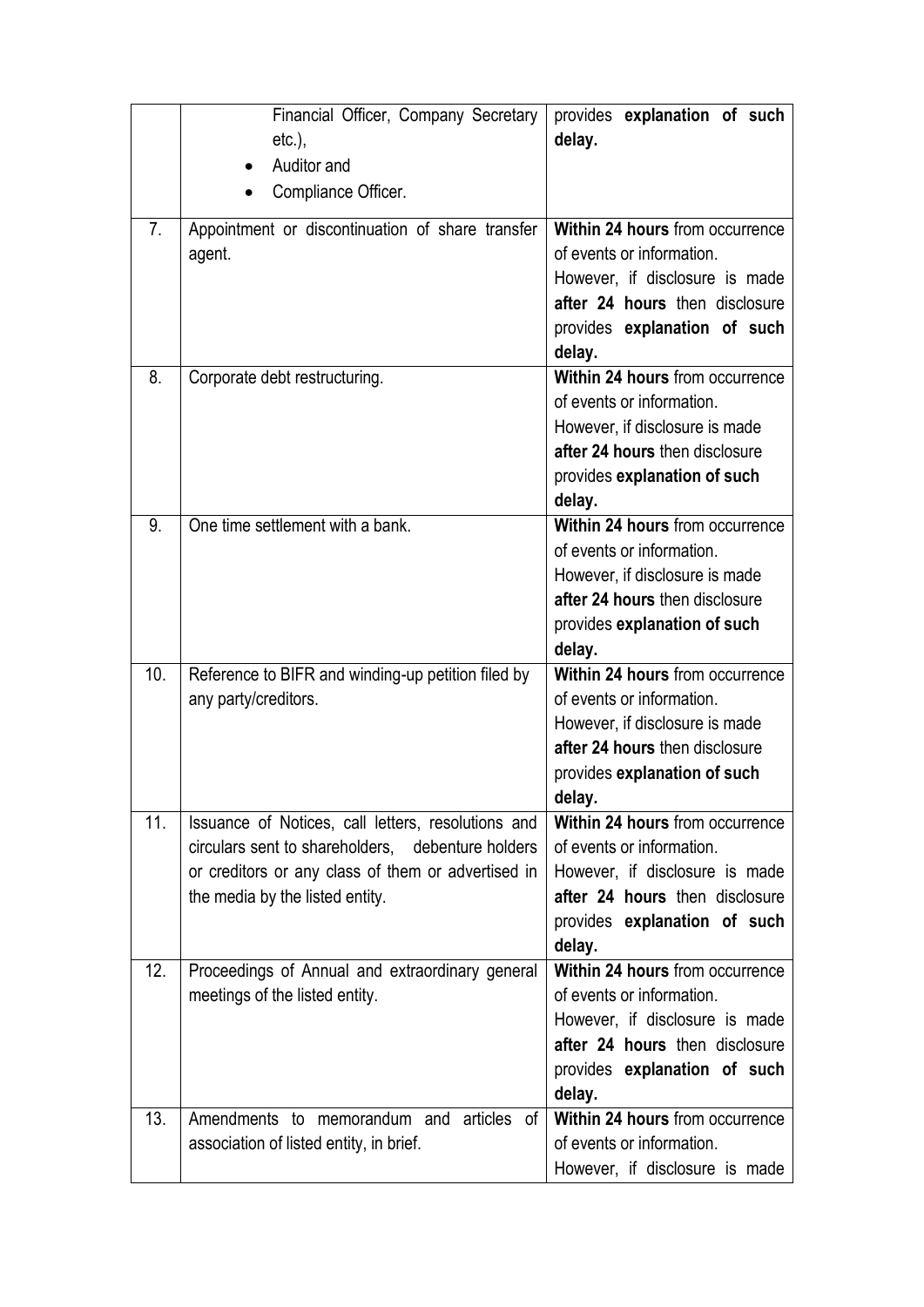|     |                                                                                                                                                                   | after 24 hours then disclosure<br>provides explanation of such<br>delay.                                                                                                   |
|-----|-------------------------------------------------------------------------------------------------------------------------------------------------------------------|----------------------------------------------------------------------------------------------------------------------------------------------------------------------------|
| 14. | Schedule of Analyst or institutional investor meet<br>and presentations on financial results made by the<br>listed entity to analysts or institutional investors. | Within 24 hours from occurrence<br>of events or information.<br>However, if disclosure is made<br>after 24 hours then disclosure<br>provides explanation of such<br>delay. |

**II. In terms of Regulation 30(2) (Sub-Para 4 of Para A of Part A of Schedule-III) of the Listing Regulations, the following events/information shall be disclosed without any application of the guidelines for materiality as specified herein, in accordance with subregulation (4)(i) of the Regulation 30, within 30 minutes of the conclusion of the Meeting of the Board of Directors where the relevant event/information is considered by the Board:** 

- (i) dividends and/or cash bonuses recommended or declared or the decision to pass any dividend and the date on which dividend shall be paid/dispatched;
- (ii) any cancellation of dividend with reasons thereof;
- (iii) the decision on buyback of securities;
- (iv) the decision with respect to fund raising proposed to be undertaken
- (v) increase in capital by issue of bonus shares through capitalization including the date on which such bonus shares shall be credited/dispatched;
- (vi) reissue of forfeited shares or securities, or the issue of shares or securities held in reserve for future issue or the creation in any form or manner of new shares or securities or any other rights, privileges or benefits to subscribe to;
- (vii) short particulars of any other alterations of capital, including calls;
- (viii) financial results;
- (ix) decision on voluntary delisting by the Company from stock exchange(s).

### **Category - B**

**In terms of Regulation 30(3) (Para B of Part A of Schedule-III) of the Listing Regulations, the following events/information shall be disclosed not later than 24 hours of the occurrence of the event subject to the application of the guidelines for materiality as specified herein, in accordance with sub-regulation (4)(i) of the Regulation 30:** 

| S.        | <b>Event / Information</b>                                                   | Disclosure time frame                |
|-----------|------------------------------------------------------------------------------|--------------------------------------|
| <b>No</b> |                                                                              |                                      |
|           | Commencement or any postponement in the   Within 24 hours from occurrence of |                                      |
|           | date of commencement of commercial                                           | events or information.               |
|           | production or commercial operations of any                                   | However, if disclosure is made after |
|           | unit/division.                                                               | 24 hours then disclosure provides    |
|           |                                                                              | explanation of such delay.           |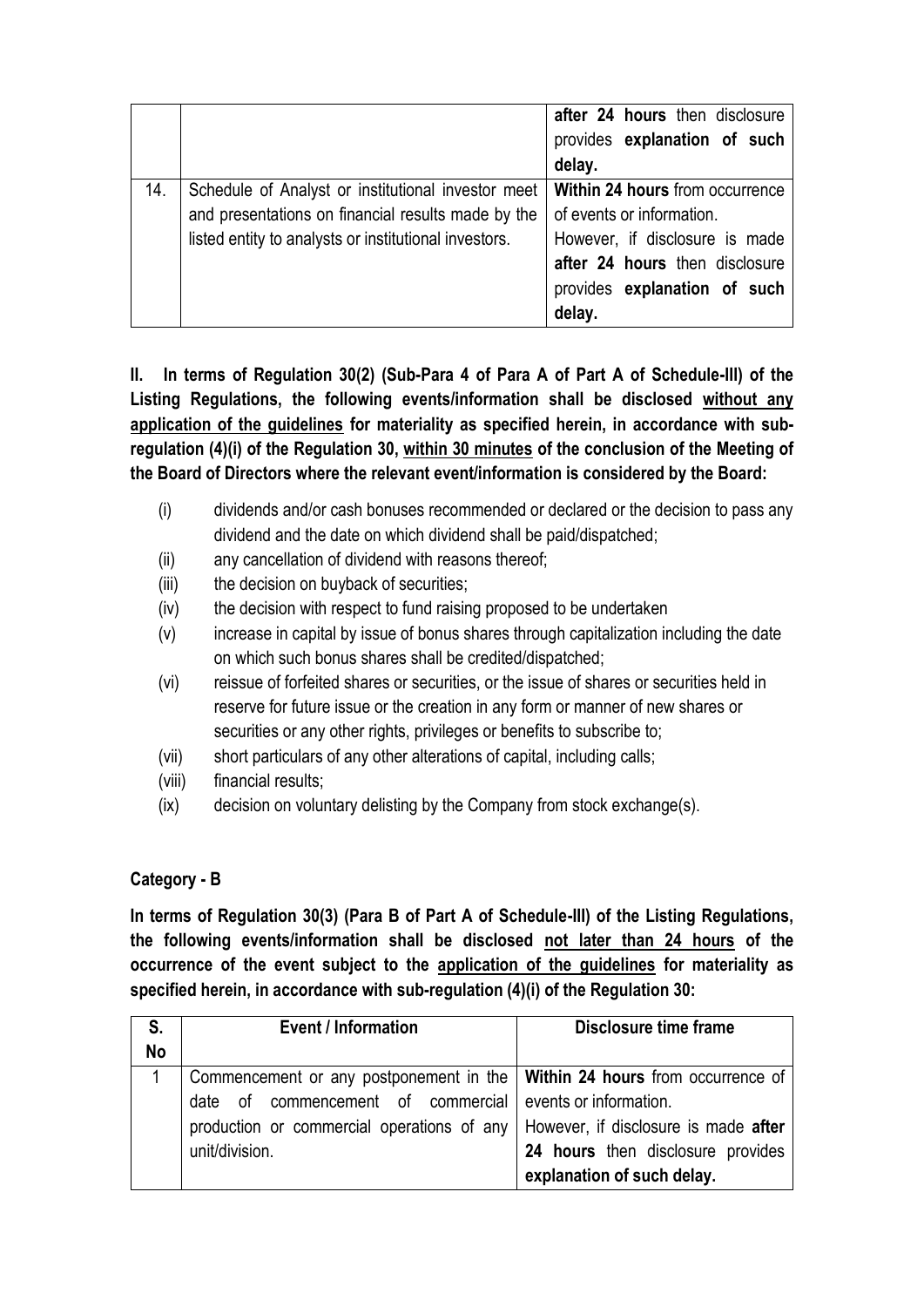| $\overline{2}$ | Change in the general character or nature of                                           | Within 24 hours from occurrence of                               |
|----------------|----------------------------------------------------------------------------------------|------------------------------------------------------------------|
|                | business brought about by arrangements for                                             | events or information.                                           |
|                | strategic, technical,<br>manufacturing,<br>or                                          | However, if disclosure is made after                             |
|                | marketing tie-up, adoption of new lines of                                             | 24 hours then disclosure provides                                |
|                | business or closure of operations of any                                               | explanation of such delay.                                       |
|                | unit/division (entirely or piecemeal).                                                 |                                                                  |
| 3              | Capacity addition or product launch.                                                   | Within 24 hours from occurrence of                               |
|                |                                                                                        | events or information.                                           |
|                |                                                                                        | However, if disclosure is made after                             |
|                |                                                                                        | 24 hours then disclosure provides                                |
|                |                                                                                        | explanation of such delay.                                       |
| 4              | Awarding, Bagging/receiving, amendment or                                              | Within 24 hours from occurrence of                               |
|                | termination<br>of<br>awarded/bagged                                                    | events or information.                                           |
|                | orders/contracts not in the normal course of                                           | However, if disclosure is made after                             |
|                | business.                                                                              | 24 hours then disclosure provides                                |
|                |                                                                                        | explanation of such delay.                                       |
| 5              | Agreements [viz. loan agreement(s) (as a                                               | Within 24 hours from occurrence of                               |
|                | borrower) or any other agreement(s) which are                                          | events or information.                                           |
|                | binding and not in normal course of business]                                          | However, if disclosure is made after                             |
|                | revision(s)<br>or amendment(s)<br>and<br><b>or</b>                                     | 24 hours then disclosure provides                                |
|                | termination(s) thereof.                                                                | explanation of such delay.                                       |
| 6              | Disruption of operations of any one or more                                            | Within 24 hours from occurrence of                               |
|                | units or division of the listed entity due to                                          | events or information.                                           |
|                | natural calamity (earthquake, flood, fire etc.)                                        | However, if disclosure is made after                             |
|                | force majeure or events such as strikes,                                               | 24 hours then disclosure provides                                |
|                | lockouts etc.                                                                          |                                                                  |
|                |                                                                                        |                                                                  |
|                |                                                                                        | explanation of such delay.                                       |
|                | Effect(s) arising out of change in the regulatory   Within 24 hours from occurrence of |                                                                  |
|                | framework applicable to the listed entity.                                             | events or information.                                           |
|                |                                                                                        | However, if disclosure is made after                             |
|                |                                                                                        | 24 hours then disclosure provides                                |
|                |                                                                                        | explanation of such delay.                                       |
| 8              | Litigation(s) / dispute(s) / regulatory action(s)                                      | Within 24 hours from occurrence of                               |
|                | with impact.                                                                           | events or information.                                           |
|                |                                                                                        | However, if disclosure is made after                             |
|                |                                                                                        | 24 hours then disclosure provides                                |
|                |                                                                                        | explanation of such delay.                                       |
| 9              | Fraud/defaults etc. by directors (other than key                                       | Within 24 hours from occurrence of                               |
|                | managerial personnel) or employees of listed                                           | events or information.                                           |
|                | entity.                                                                                | However, if disclosure is made after                             |
|                |                                                                                        | 24 hours then disclosure provides                                |
| 10             | Options to purchase securities including any                                           | explanation of such delay.<br>Within 24 hours from occurrence of |